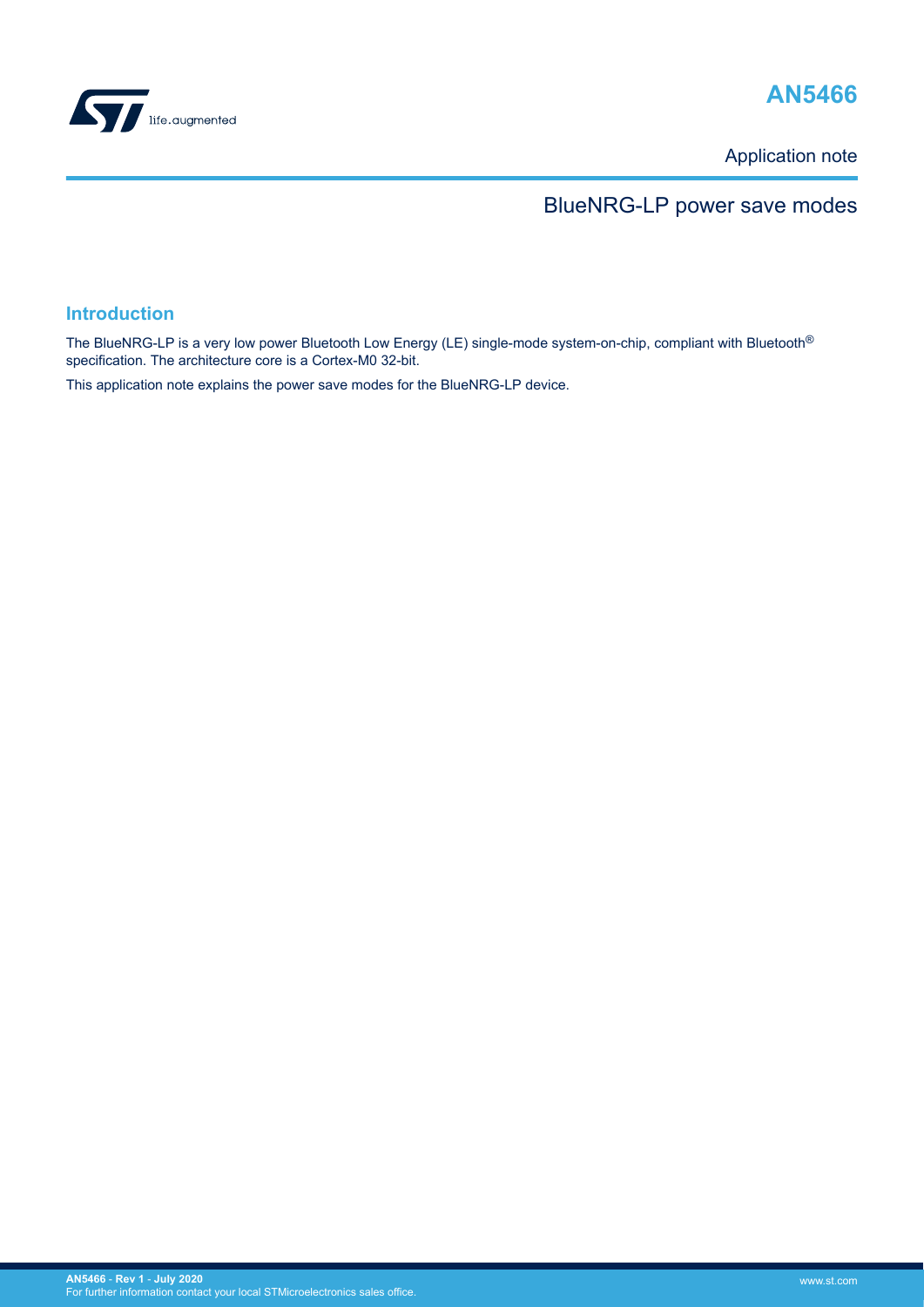<span id="page-1-0"></span>

## **1 The BlueNRG-LP HW power save modes**

Two main power save modes are provided by the BlueNRG-LP hardware to achieve the best compromise between low power consumption, short start-up time and available wake-up sources:

- Deepstop mode
	- The system and the bus clocks are stopped
	- Only the essential digital power domain is ON and supplied at 1.0 V
	- The bank RAM0 is kept in retention
	- The other banks of RAM can be in retention or not, depending on the software configuration
	- The low speed clock can run or stop, depending on the software configuration
		- ON or OFF
		- Sourced by LSE or by LSI
	- The RTC and the IWDG stay active if enabled and the low speed clock is ON
	- The radio wake-up block including its timer stay active (if enabled and the low speed clock is ON)
	- Wakeup is possible from GPIOs only (PA0 to PA15 and PB0 to PB11) if the low speed clock is OFF, plus the RTC, IWDG, radio and Hal Virtual Timers if the low speed clock is ON
	- When the wakeup is triggered by previous listed sources, the system reverts to the run mode with all the peripherals on. Exiting from the deepstop mode, the application needs to wait until the high speed oscillator is stable
- Shutdown mode
	- Shutdown mode is the least power consuming mode. In shutdown mode, the BlueNRG-LP is in ultralow power consumption: all voltage regulators, clocks and the RF interface are not powered.
	- The BlueNRG-LP can enter shutdown mode by internal software sequence. The only way to exit shutdown mode is by asserting and de-asserting the RESET pin

Refer to BlueNRG-LP datasheet for current consumption related to all the power save modes.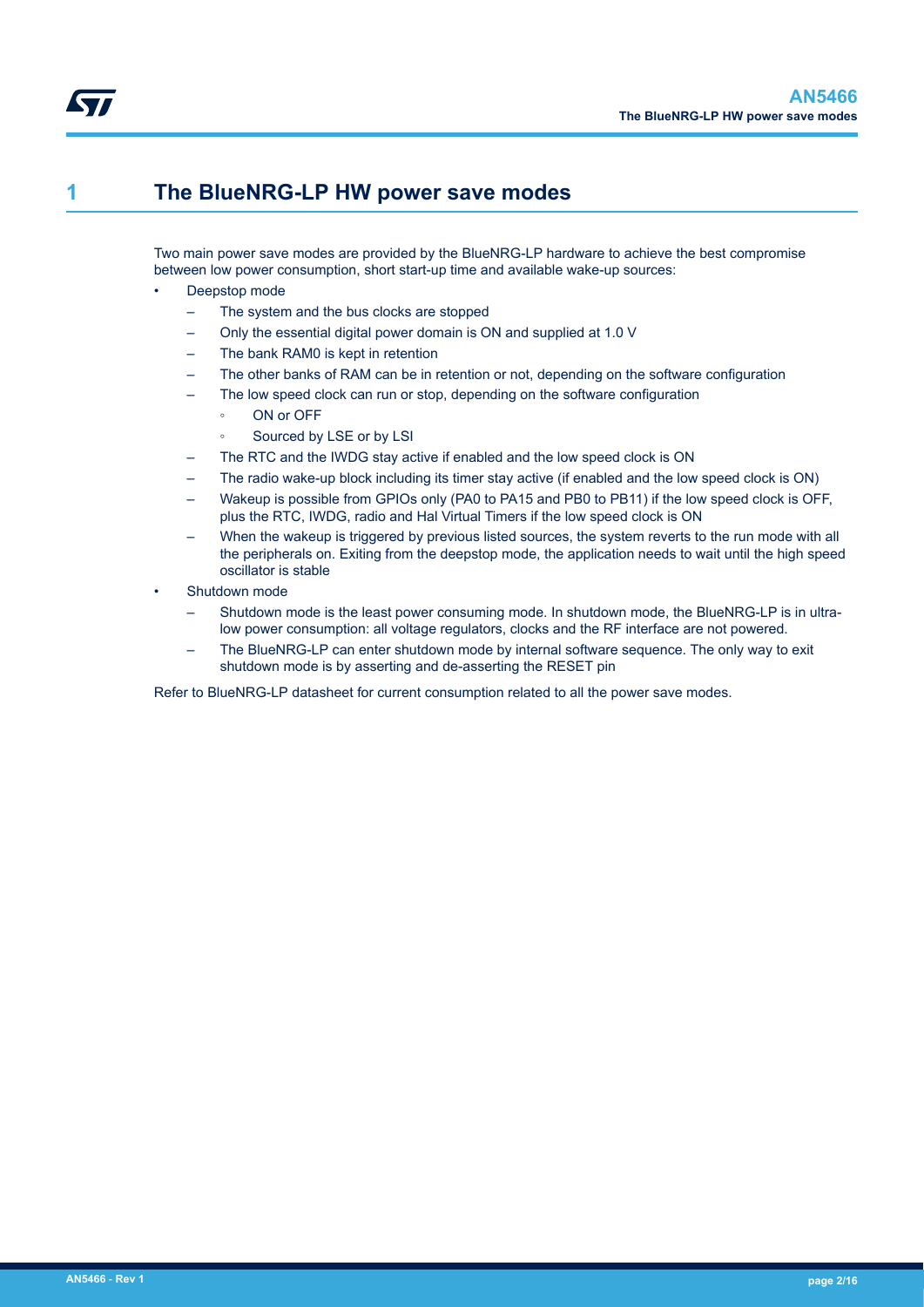<span id="page-2-0"></span>The BlueNRG-LP DK software package provides software to support all the BlueNRG-LP hardware power save modes.

The power save software combines the low power requests coming from the application with the radio operating mode, choosing the best power save mode applicable in the current scenario.

This negotiation between the radio module and the application requests prevents data loss and is performed by the power save software.

When the BlueNRG-LP exits from any power save mode, a reset occurs: all the peripheral configurations and the application contexts are lost.

The power save software implements a mechanism to save and restore all the peripheral configurations and the application contexts when a power save procedure is called. So, from the application point of view, the exit from a low power procedure is fully transparent: when a wakeup from power save occurs, the CPU executes the next instruction after the power save function call.

The power save software implements the following power save modes:

- POWER\_SAVE\_LEVEL\_RUNNING
	- In this power save mode, everything is active and running. This mode is not used, but it is defined to give all information: it is not a real power save mode.
- POWER\_SAVE\_LEVEL\_CPU\_HALT
	- This power save mode implements the HW CPU-Halt power save mode (only the CPU is halted)
- POWER\_SAVE\_LEVEL\_STOP\_WITH\_TIMER
	- This power save mode implements the HW deepstop mode with the low speed clock ON. The device is in deep sleep and the timer clock sources (LSI or LSE) remain running. Wakeup is possible from GPIOs (PA0 to PA15 and PB0 to PB11), RTC, IWDG, Radio and the Hal Virtual Timers.
- POWER\_SAVE\_LEVEL\_NOTIMER
	- This power save mode implements the HW deepstop mode with the low speed clock OFF
	- The device is in deep sleep. All the peripherals and clock sources are turned off
	- Wakeup is possible only from GPIOs (PA0 to PA15 and PB0 to PB11)

| <b>Power Save Mode</b>         |
|--------------------------------|
| RUN                            |
| CPU HAI T                      |
| <b>DEEP STOP with</b><br>TIMFR |
| DEEP STOP no<br>TIMFR          |

#### **Figure 1. BlueNRG-LP power save modes**

Highest power consumption

Lowest power consumption

To enable any power save mode the application calls the function HAL PWR\_MNGR\_Request():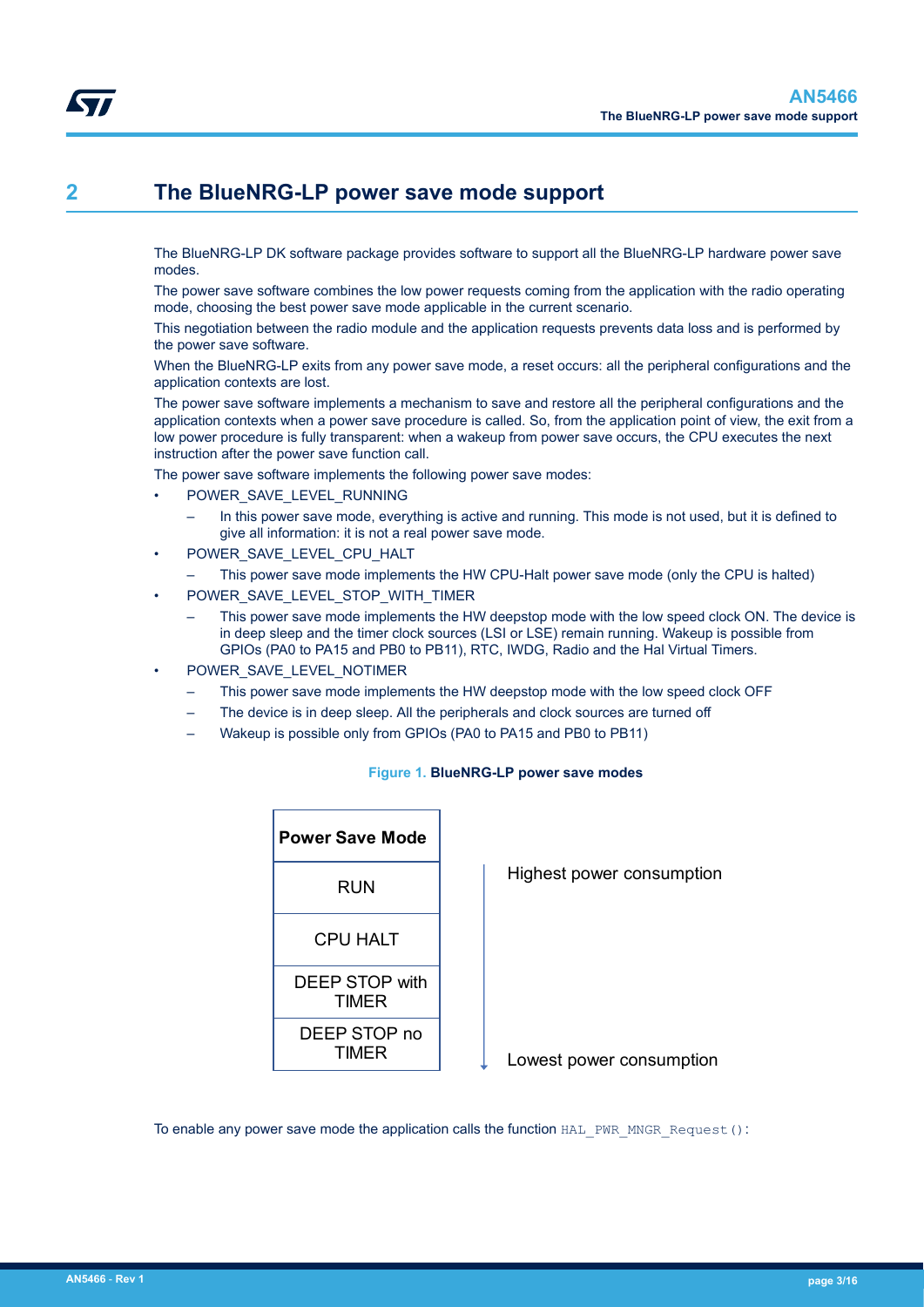

uint8 t HAL PWR MNGR Request(PowerSaveLevels level, WakeupSourceConfig\_TypeDef wsConfig,

PowerSaveLevels \*negotiatedLevel)

#### where

- level is the power save mode to enable:
	- POWER\_SAVE\_LEVEL\_RUNNING
	- POWER\_SAVE\_LEVEL\_CPU\_HALT
	- POWER SAVE LEVEL STOP WITH TIMER
	- POWER\_SAVE\_LEVEL\_STOP\_NOTIMER
- **wsConfig** is the Wakeup Source Configuration
	- it specifies whether RTC is ON or OFF
	- it specifies which IOs are configured to wake up and exit from STOP level with low polarity (if not used, the parameter must be initialized to zero)
	- it specifies which IOs are configured to wake up and exit from STOP level with high polarity (if not used, parameter must be initialized to zero)
- **negotiatedLevel** returns the negotiated power save level really applied:
	- POWER\_SAVE\_LEVEL\_RUNNING
	- POWER SAVE LEVEL CPU HALT
	- POWER SAVE LEVEL STOP WITH TIMER
	- POWER SAVE LEVEL STOP NOTIMER

The function returns the status:

- **ERROR code**
- **SUCCESS**

The power save software exports other functions useful for the application:

- **HAL\_PWR\_MNGR\_WakeupSource**
	- This function returns the last wake-up source from the power save mode (the return value can be a combination of the following values: PA0 - PA15, PB0 - PB11, RTC, radio, TIMER)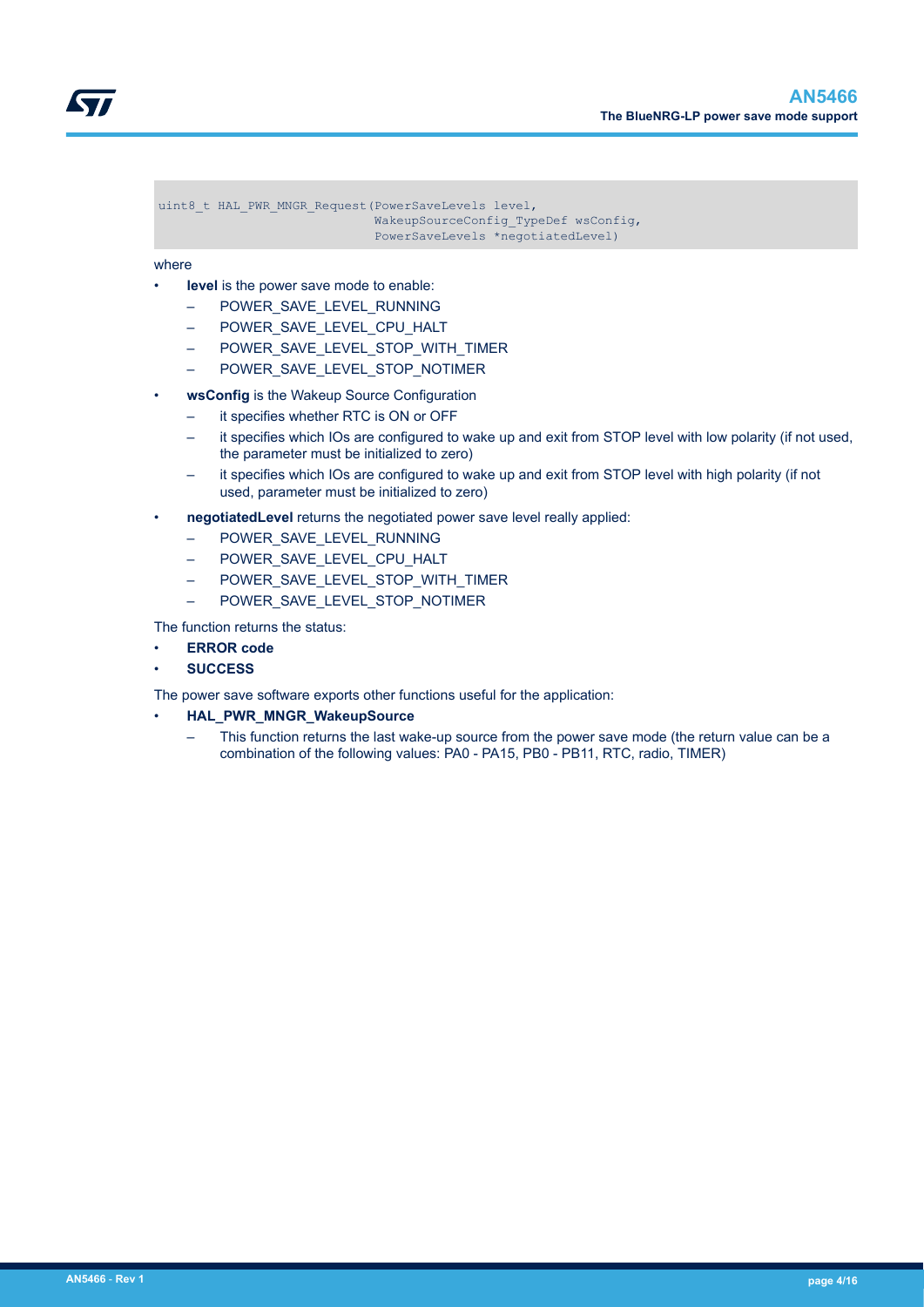<span id="page-4-0"></span>

#### • **App\_PowerSaveLevel\_Check(PowerSaveLevels level))**

– This function allows the application to set its desired sleep mode based on the application power management policy. When the user calls HAL PWR\_MNGR\_Request(), a negotiation occurs to define the power save mode and to obtain specific inputs from the application.

App\_PowerSaveLevel\_Check() allows the power save mode parameter passed by HAL PWR MNGR Request() to be overriden.

This function is executed with interrupts disabled: no interrupt handler can execute and change the application state and, potentially, its desired power save mode. Therefore, when this function is called, the application software state is frozen.

This function could be used in the example below:

```
/* Step 1. Application computes its desired power save mode */
powerSaveMode = computePowerSaveMode();
/* Step 2. Application calls HAL_PWR_MNGR_Request with its desired sleep mode */ 
HAL PWR MNGR Request (powerSaveMode,...);
```
If an interrupt occurs between step 1 and step 2, it changes the software state and computePowerSaveMode returns a different value; there is no way for the application to change its power management policy.

If the application repeats the check done in step 1 inside the App\_PowerSaveLevel\_Check(), any change between step 1 and step 2 is taken into account.

The key difference is that the second check is performed inside HAL\_PWR\_MNGR\_Request() with interrupt masks and no change in the application software state occurs before entering the computed power save mode.

Any interrupt occurring after the interrupt mask instruction inside the HAL\_PWR\_MNGR\_Request() and the call to WFI instruction causes WFI to behave as NOP and the system skips power save mode activation, thus serving the interrupt once re-enabled.

#### • **HAL\_PWR\_MNGR\_ShutdownRequest(uint8\_t BOR\_enabled)**

- This function allows the BlueNRG-LP to be put into shutdown mode: the only wake-up source is a low pulse on the RSTN pad
- The conditions to enter shutdown mode are:
	- the radio is sleeping
	- the CPU is sleeping (WFI with SLEEPDEEP information active)
	- A shutdown exit is similar to a POR startup of the board. The associated reset reason is the PORRSTF flag
	- The BOR feature may be enabled or disabled during shutdown mode

### **2.1 GPIO interrupt and wake-up source handling**

When in deepstop mode, the BlueNRG-LP GPIO peripherals are disabled.

So, if a signal variation happens in an IO wake-up pin, the device is awakened but the associated interrupt is lost since the peripheral is not clocked and configured before the context restore.

In order to properly serve the interrupt, the application must also define the

HAL PWR\_MNGR\_WakeupIOCallback() callback with the user specific code associated to the interrupt.

Example: let us assume the wake-up source is PA10 and the user application requires to perform specific operations on associated IRQ function (GPIOA\_IRQHandler()).

On the main application the user enables the power save mode by setting PA10 as wake-up source:

static WakeupSourceConfig\_TypeDef wakeupIO = {0,0, WAKEUP PA10};

On the related PA10 IRQ handler (GPIOA\_IRQHandler(void)), the user adds the application specific code allowing the interrupt to be handled: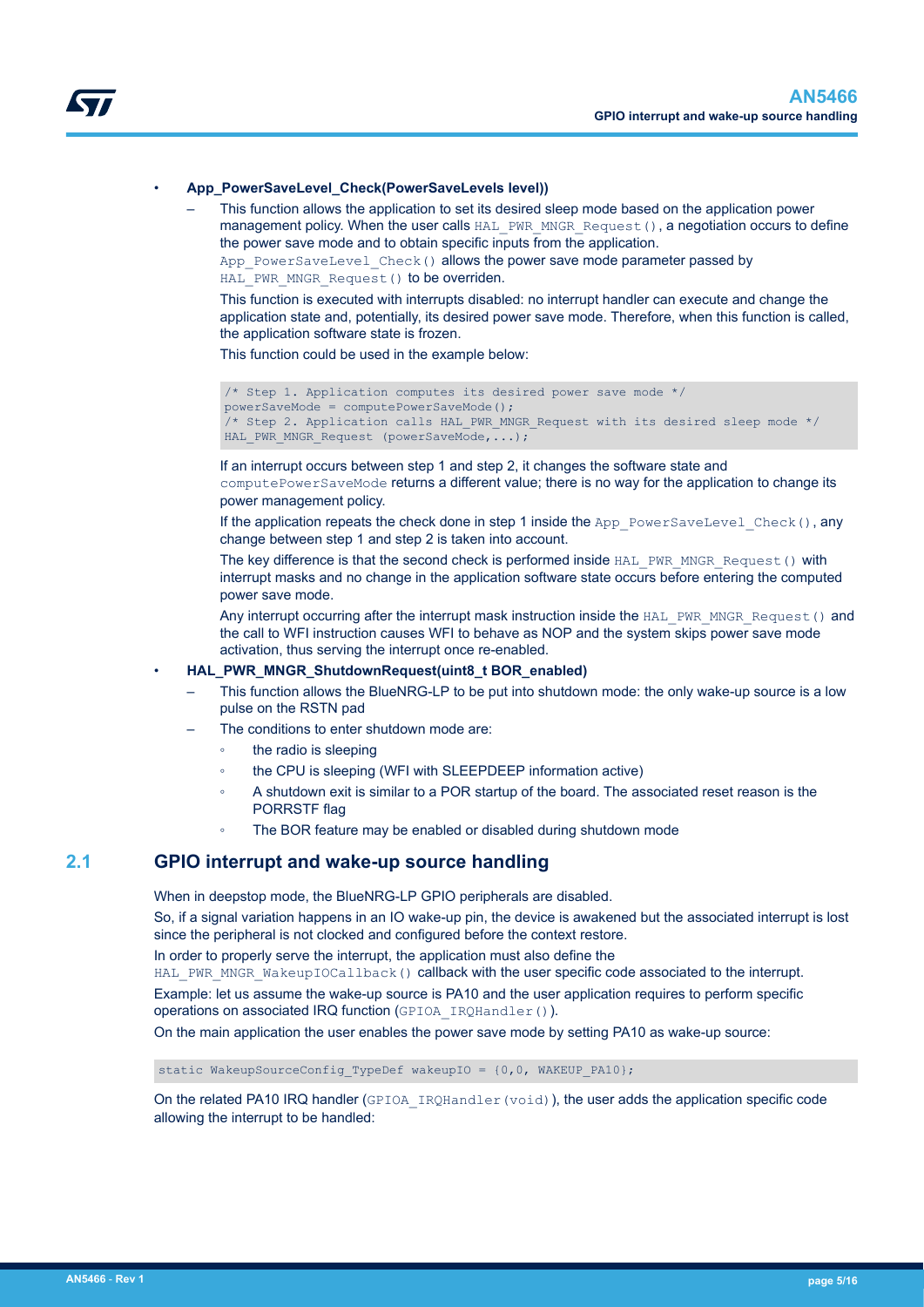

```
 /* GPIOA_IRQHandler */
         void GPIOA_IRQHandler(void)
        \{ <if PA10 pending bit is set>
\mathcal{L}=\{1,2,3,4,5,6,6,8\} <clear pending bit>
 /* Run the set of user actions associated to the interrupt */
Experiment CDO_USER_SPECIFIC_ACTION>
 } 
 }
```
Since PA10 is also a wake-up source with associated interrupt, in order to properly handle the case when interrupt occurs during the device deepstop mode, the user must also define the following callback to permit the device to correctly perform the requested user specific actions associated with the interrupt:

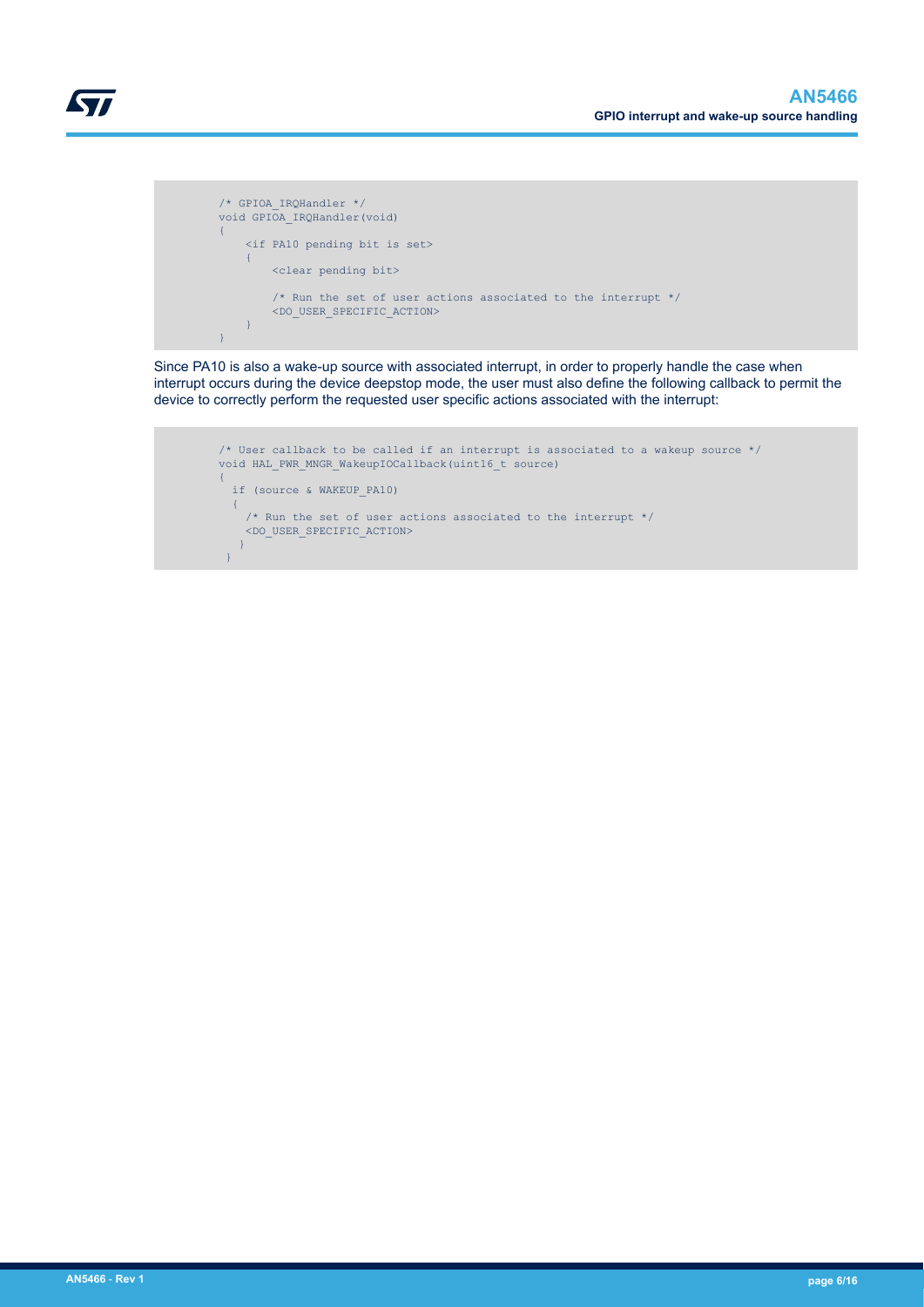<span id="page-6-0"></span>

## **3 BlueNRG-LP power save mode examples**

Some power save mode application use cases are provided in the following sections.

### **3.1 Power save POWER\_SAVE\_LEVEL\_RUNNING**

In this power save mode, everything is active and running: it is not a real power save mode. A typical source code is:

```
WakeupSourceConfig_TypeDef wakeupIO;
PowerSaveLevels stopLevel;
/* No Wakeup Source needed */
wakeupIO.IO Mask High polarity = 0;wakeupIO.IO_Mask_Low_polarity = 0;
wakeupIO.RTC_enable = 0;
while(1) /*main loop*/
{ 
    /* Modules ticks */
   ModulesTick();
    /* Application Tick */ APP_Tick();
    /* Power Save management */ 
   HAL_PWR_MNGR_Request(POWER_SAVE_LEVEL_RUNNING, wakeupIO, &stopLevel);
}
```
This power save mode does not need wake-up sources.

### **3.2 Power save POWER\_SAVE\_LEVEL\_CPU\_HALT**

In this mode only the CPU is stopped. All peripherals continue operating and can wake up the CPU when an interrupt occurs. A typical source code is:

```
WakeupSourceConfig TypeDef wakeupIO;
PowerSaveLevels stopLevel;
/* No Wakeup Source needed */
wakeupIO.IO_Mask_High_polarity = 0;
wakeupIO.IO_Mask_Low_polarity = 0;
wakeupIO.RTC_enable = 0;while(1) /*main loop*/
{ 
    /* Modules ticks */
    ModulesTick();
    /* Application Tick */ APP_Tick();
    /* Power Save management */ 
   HAL_PWR_MNGR_Request(POWER_SAVE_LEVEL_CPU_HALT, wakeupIO, &stopLevel);
}
```
In this power save mode the only wake-up sources are the peripheral interrupts.

If the radio operating mode does not allow this low power request, as it is executing a non-stoppable operation, the power save mode is converted automatically inside the power save software in POWER\_SAVE\_LEVEL\_CPU\_HALT.

## **3.3 POWER\_SAVE\_LEVEL\_STOP\_WITH\_TIMER**

In this low power mode the CPU is stopped and all the peripherals are disabled. Only the timer clock sources (LSI or LSE) and the external wake-up source block are running. Wakeup is possible from external wake-up sources, RTC, IWDG, radio and the Hal Virtual Timers. A typical source code is: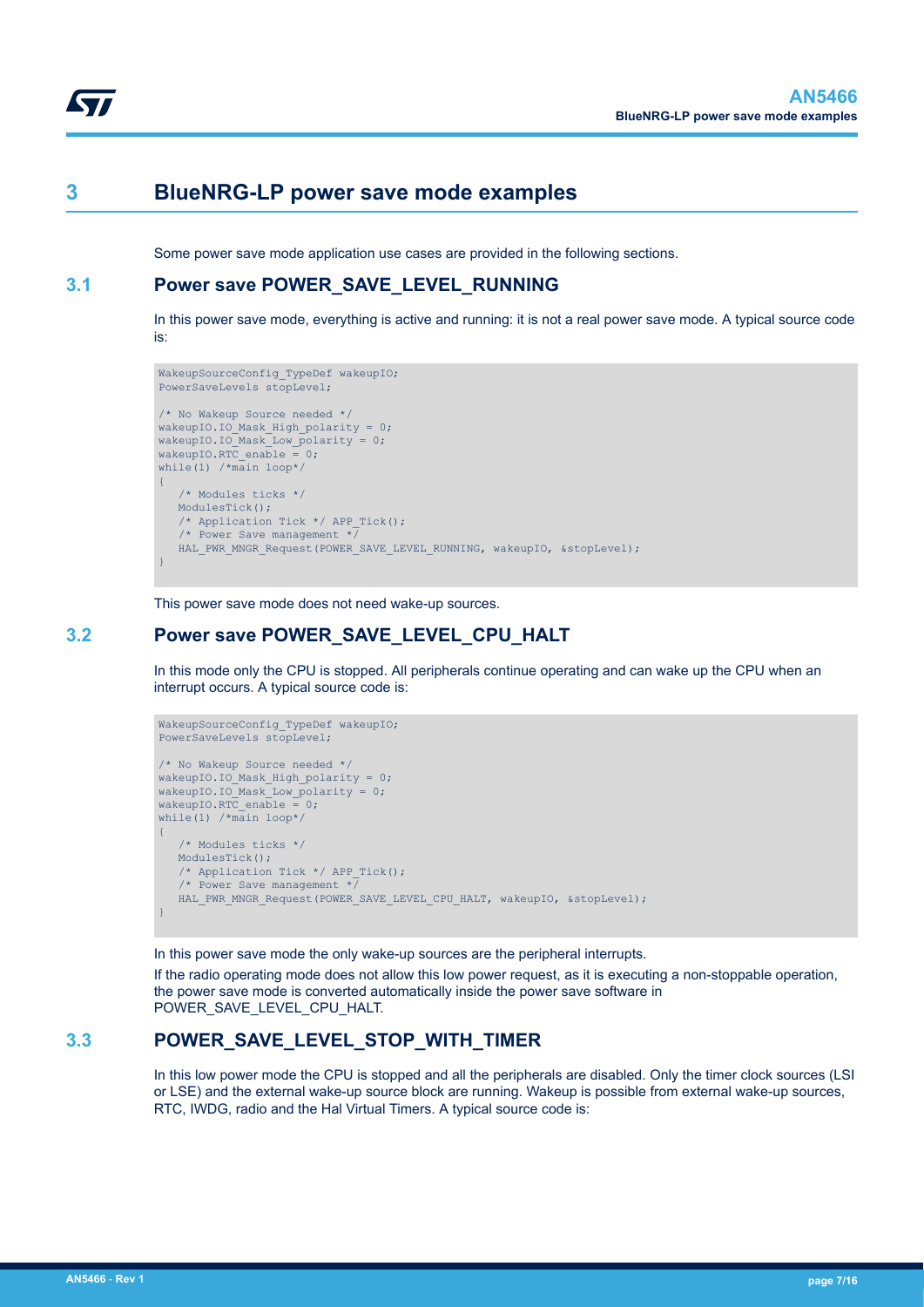<span id="page-7-0"></span>

```
VTIMER_HandleType TimerHandle;
WakeupSourceConfig_TypeDef wakeupIO = {0, WAKEUP_PA8, 0};
PowerSaveLevels stopLevel
/* Starts the virtual timer with timeout 2 sec. */ 
HAL VTimerStart ms (TimerHandle, 2000);
while(1) /*main loop*/
{
    /* Modules ticks */
    ModulesTick();
   /* Application Tick */ APP Tick();
    /* Power Save management */ 
   HAL_PWR_MNGR_Request(POWER_SAVE_LEVEL_STOP_WITH_TIMER, wakeupIO, &stopLevel);
}
```
The wake-up source is the PA8 with low polarity level (detection of wakeup event on falling edge); the application sets a virtual timer to wake up the system when the 2 sec. timeout occurs.

In this scenario, the application enables the power save mode *POWER\_SAVE\_LEVEL\_STOP\_WITH\_TIMER*. If the radio operating mode is in connection or advertising state, the stack accepts the power save mode proposed by the application, but, if necessary, the system can be woken up before the application timeout to follow the connection interval time profile or the advertising interval time profile.

## **3.4 POWER\_SAVE\_LEVEL\_STOP\_NO\_TIMER**

In this power save mode the CPU is stopped and all the peripherals are disabled. Only the external wake-up source block runs.

A typical source code is:

```
WakeupSourceConfig TypeDef wakeupIO = {0, 0, WAKEUP PA10};
PowerSaveLevels stopLevel;
while(1) /*main loop*/
{
    /* Modules ticks */
   ModulesTick();
    /* Application Tick */ 
  APPTick();
    /* Power Save management */
   HAL_PWR_MNGR_Request(POWER_SAVE_LEVEL_STOP_NO_TIMER, wakeupIO, &stopLevel);
}
```
The wake-up source is the PA10 with low polarity level (detection of wakeup event on falling edge).

In this scenario, the application enables the power save mode *POWER\_SAVE\_LEVEL\_STOP\_NO\_TIMER*. If the radio module is in connection state, after the negotiation with the radio stack, the power save software changes the power save mode into POWER\_SAVE\_LEVEL\_STOP\_WITH\_TIMER to follow the connection time profile. Otherwise, if the radio module is in an idle state, the radio stack accepts the power save mode POWER\_SAVE\_LEVEL\_STOP\_NO\_TIMER requested from the application and the power save software does not change it.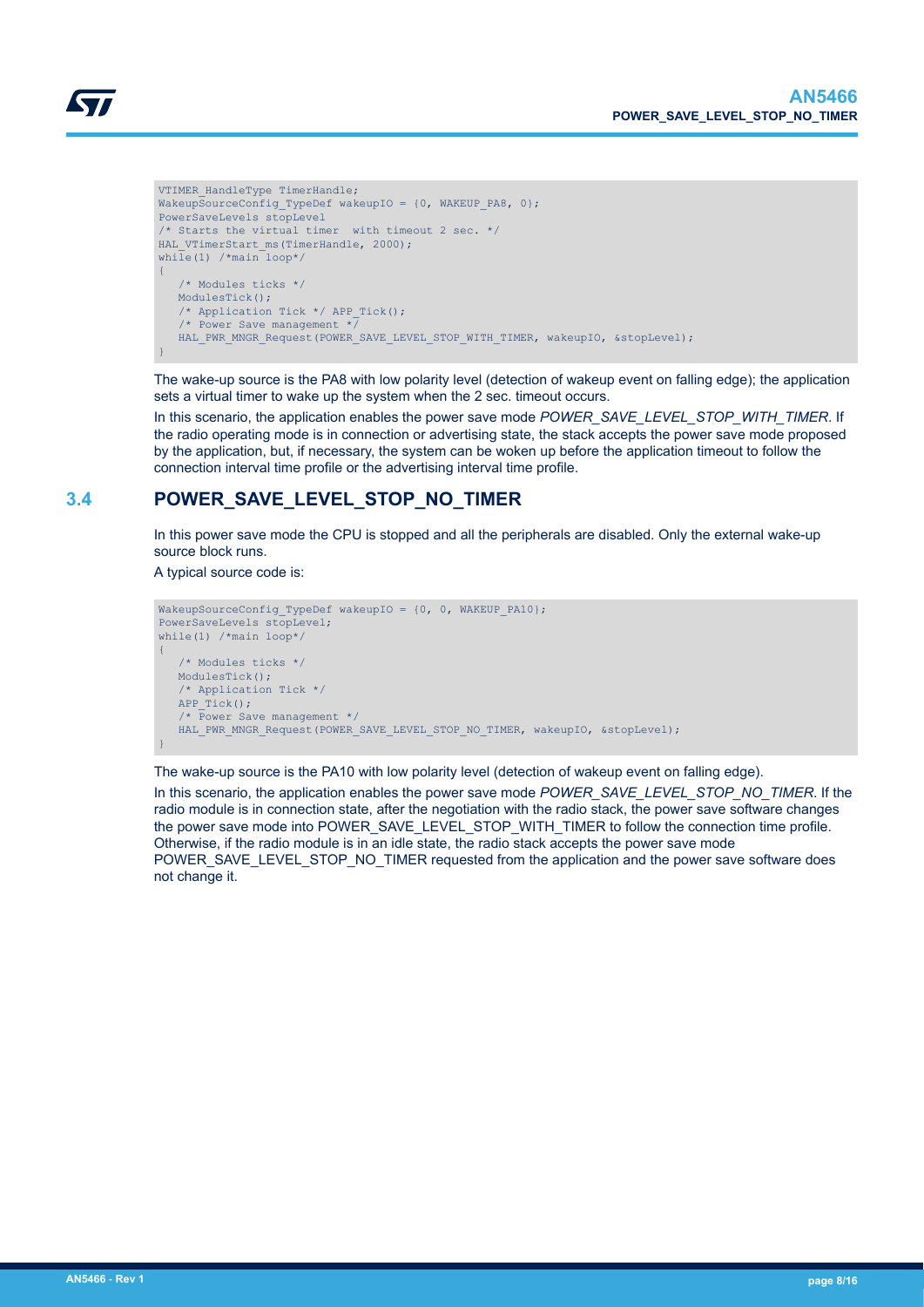## <span id="page-8-0"></span>**4 Current consumption measurement test scenarios**

This section describes a power consumption demonstration application allowing typical current consumption measurements to be shown during Bluetooth LE advertising and connection phases.

To take these measurements the following configuration has been used:

- **Hardware**: STEVAL-IDB0011V1
- **Firmware**: BLE\_Power\_Consumption test application released in the STSW-BRNGLP-DK, BlueNRG-LP software package
- **Power supply**: 3.3 V
- **Tx Power**: 0 dBm
- **Retention**: full RAM retention 64 kB
- **Crystal Startup time**: 780 µs
- **System clock** : direct HSE configuration
- **BLE clock**: 16 MHz
- **Advertising interval**: 100 ms and 1000 ms, with 28 byte packet length
- **Connection interval**: 100 ms and 1000 ms, with empty packets

The BLE\_Power\_Consumption test application configures the BlueNRG-LP as a Bluetooth Low Energy (LE) peripheral device.

It is included in the BlueNRG-LP DK software package, in Projects, BLE\_Examples folder.

The Bluetooth LE master role is covered by another BlueNRG-LP device configured with the DTM firmware application available in the same folder and running some master scripts provided in the BLE\_Power\_Consumption application folder.

The scripts allow configuring a BlueNRG-LP device as a Bluetooth LE master and create a connection with the BlueNRG-LP under test. The scripts run using the BlueNRG-GUI available in the BlueNRG GUI SW package (STSW-BNRGUI).

The current consumption values could be measured connecting a DC power analyzer to the STEVAL-IDB001V1 probe.

| <b>Bluetooth LE scenario</b> | <b>Real current consumption</b> |
|------------------------------|---------------------------------|
| Advertising interval 100 ms  | 137.898 µA                      |
| Advertising interval 1000 ms | 15.412 µA                       |
| Connection interval 100 ms   | 69.546 µA                       |
| Connection interval 1000 ms  | 8.816 µA                        |

#### **Table 1. BlueNRG-LP current consumption values**

The following images show the advertising procedure snapshots for both intervals (the packet length is 28 bytes).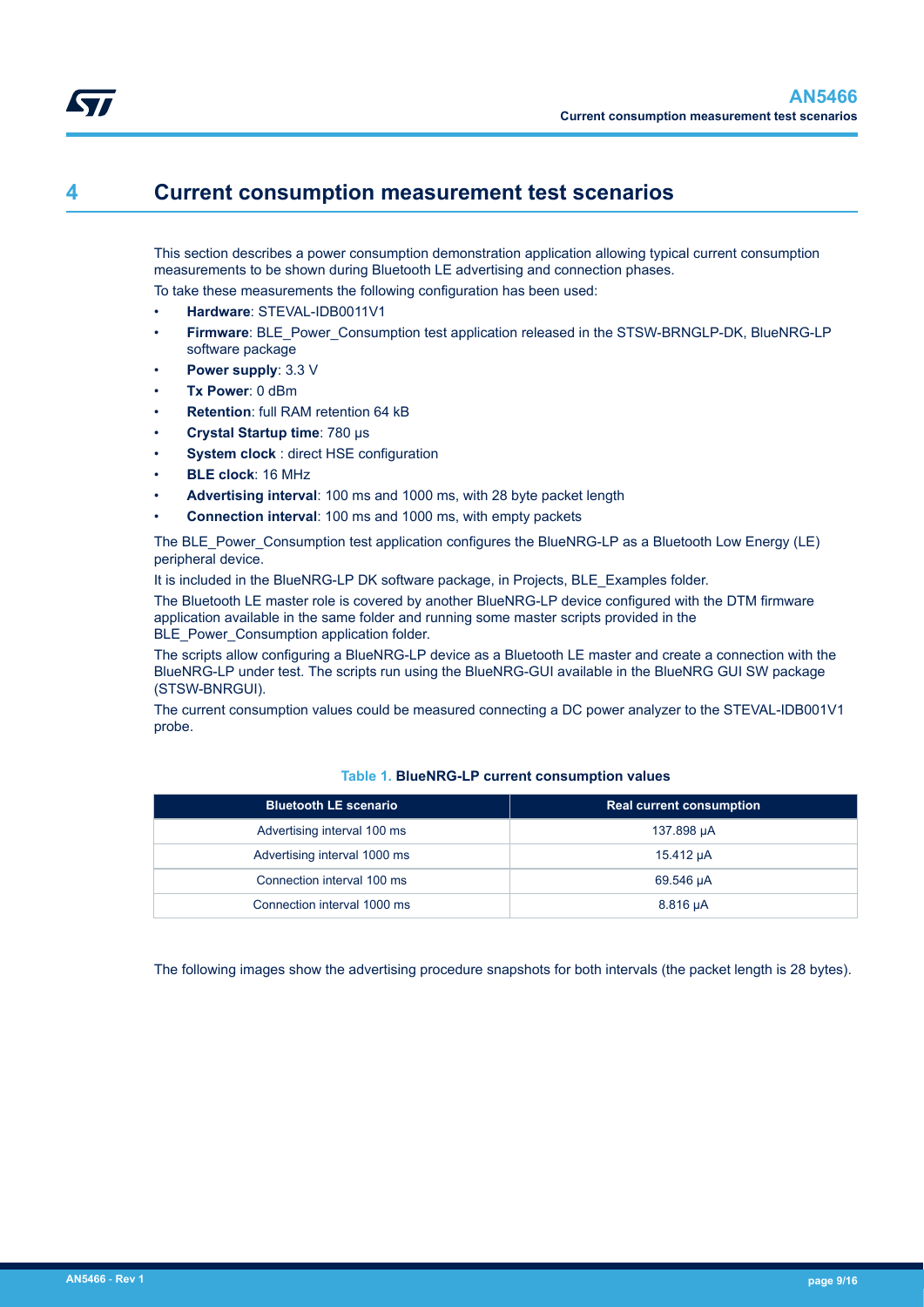<span id="page-9-0"></span>

**Figure 2. BlueNRG-LP advertising procedure: interval 100 ms**

**Figure 3. BlueNRG-LP advertising procedure: interval 1000 ms**



The following images show the connection procedure snapshots for both intervals (with empty packet).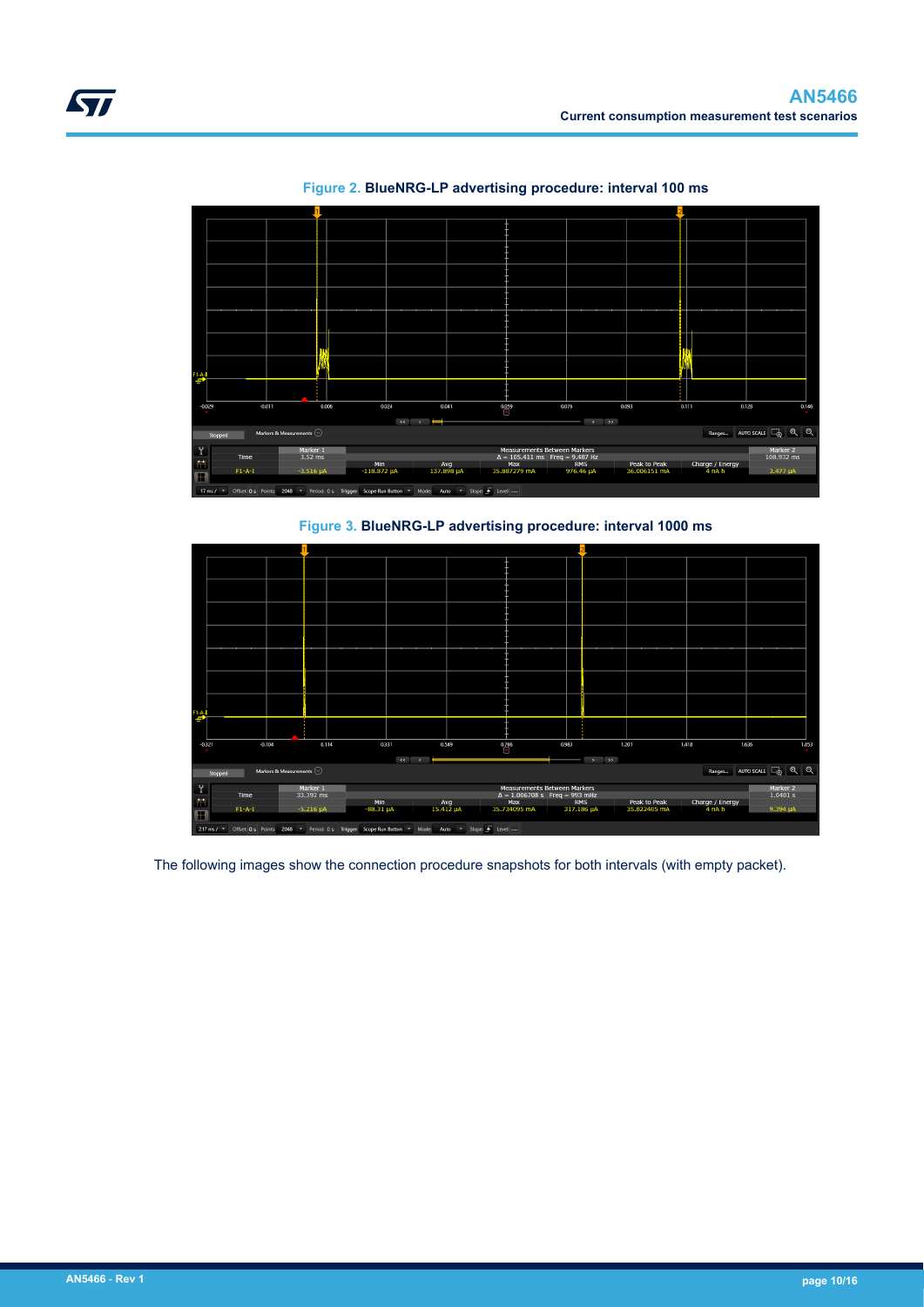<span id="page-10-0"></span>

**Figure 4. BlueNRG-LP connection procedure: interval 100 ms**

**Figure 5. BlueNRG-LP connection procedure: interval 1000 ms**

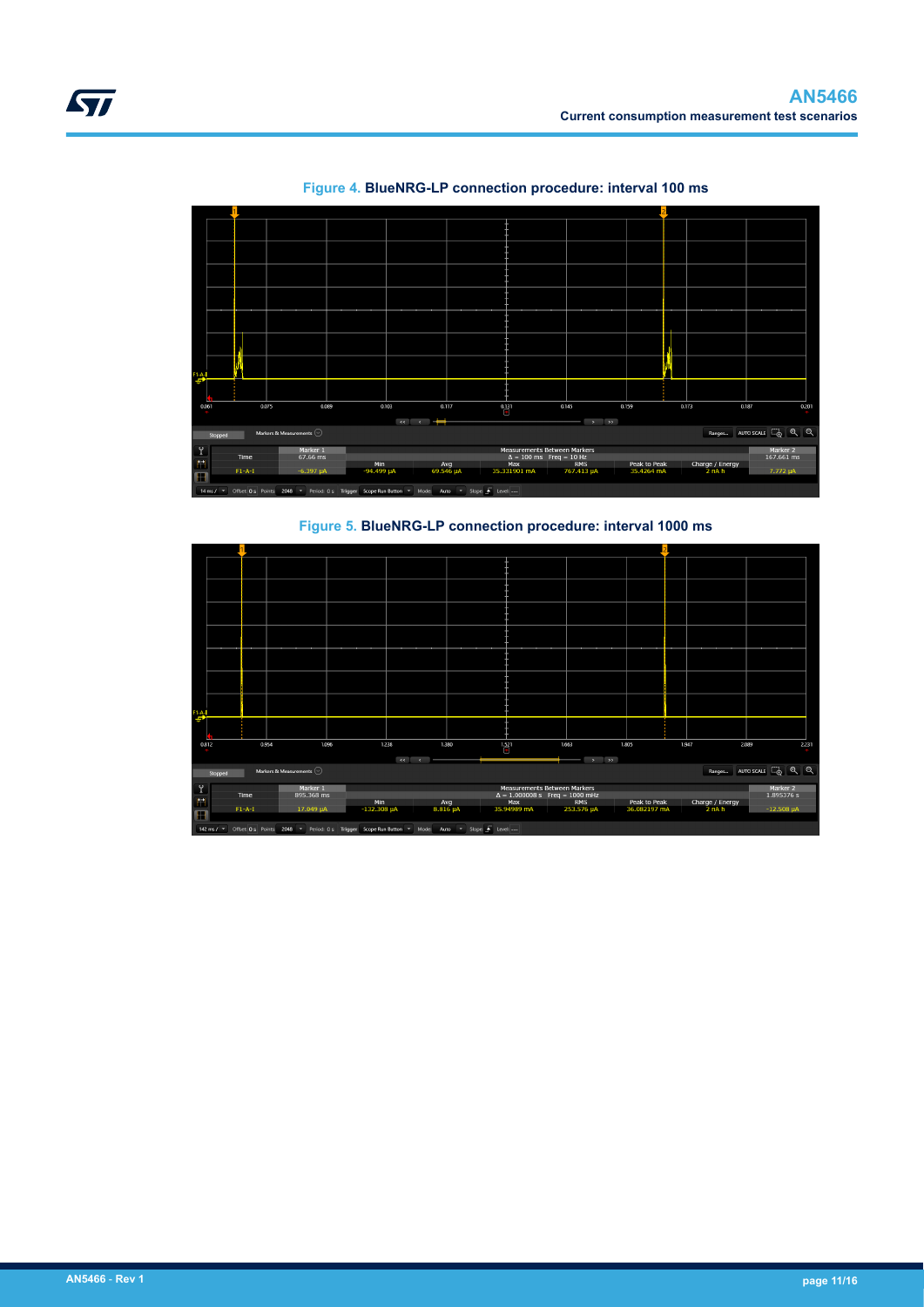## <span id="page-11-0"></span>**Revision history**

### **Table 2. Document revision history**

| Date <sup>1</sup> | <b>Version</b> | <b>Changes</b>   |
|-------------------|----------------|------------------|
| 13-Jul-2020       |                | Initial release. |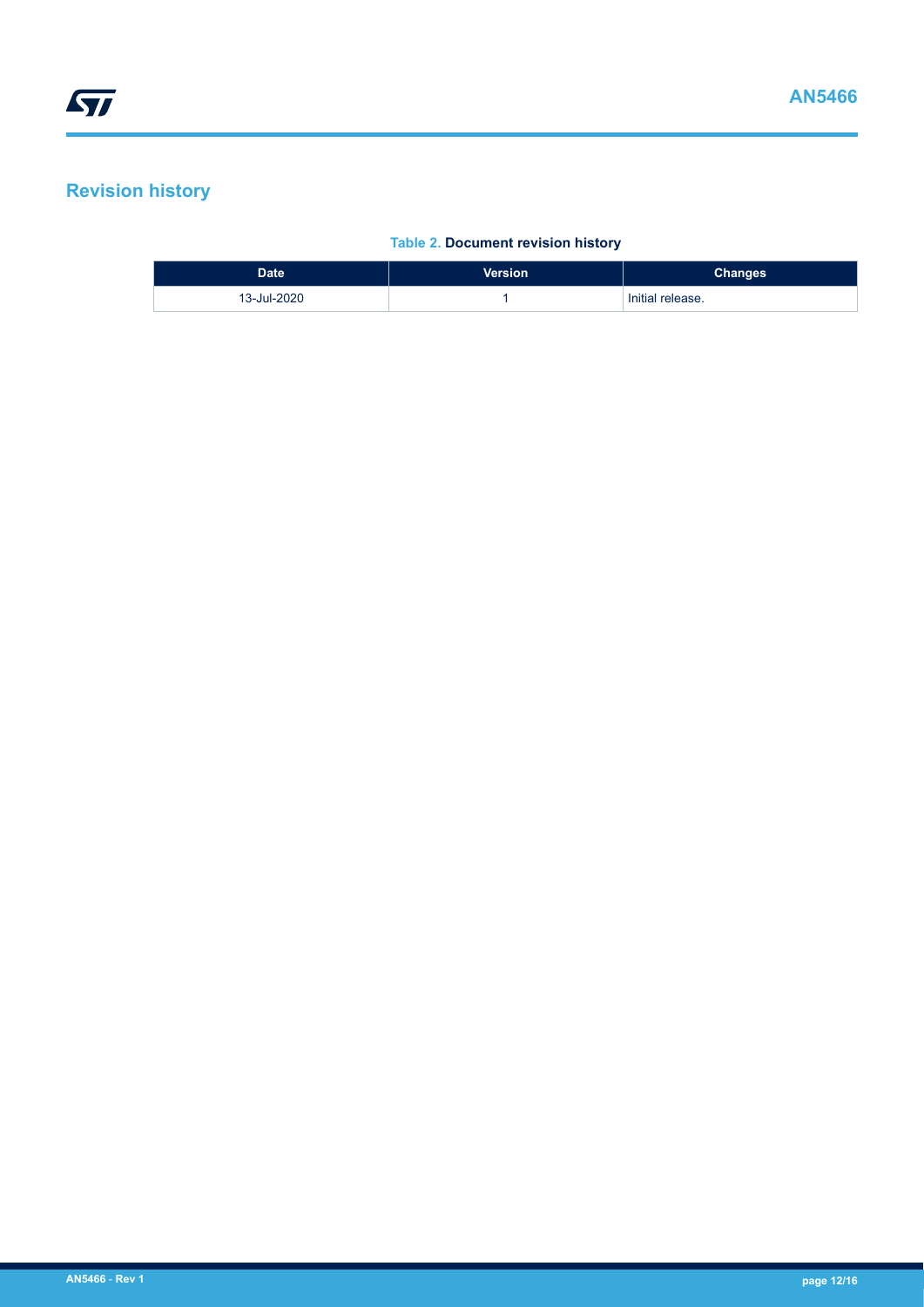## **Contents**

| $\mathbf{1}$   |     |  |
|----------------|-----|--|
| 2 <sup>1</sup> |     |  |
|                | 2.1 |  |
| 3 <sup>1</sup> |     |  |
|                | 3.1 |  |
|                | 3.2 |  |
|                | 3.3 |  |
|                | 3.4 |  |
| 4              |     |  |
|                |     |  |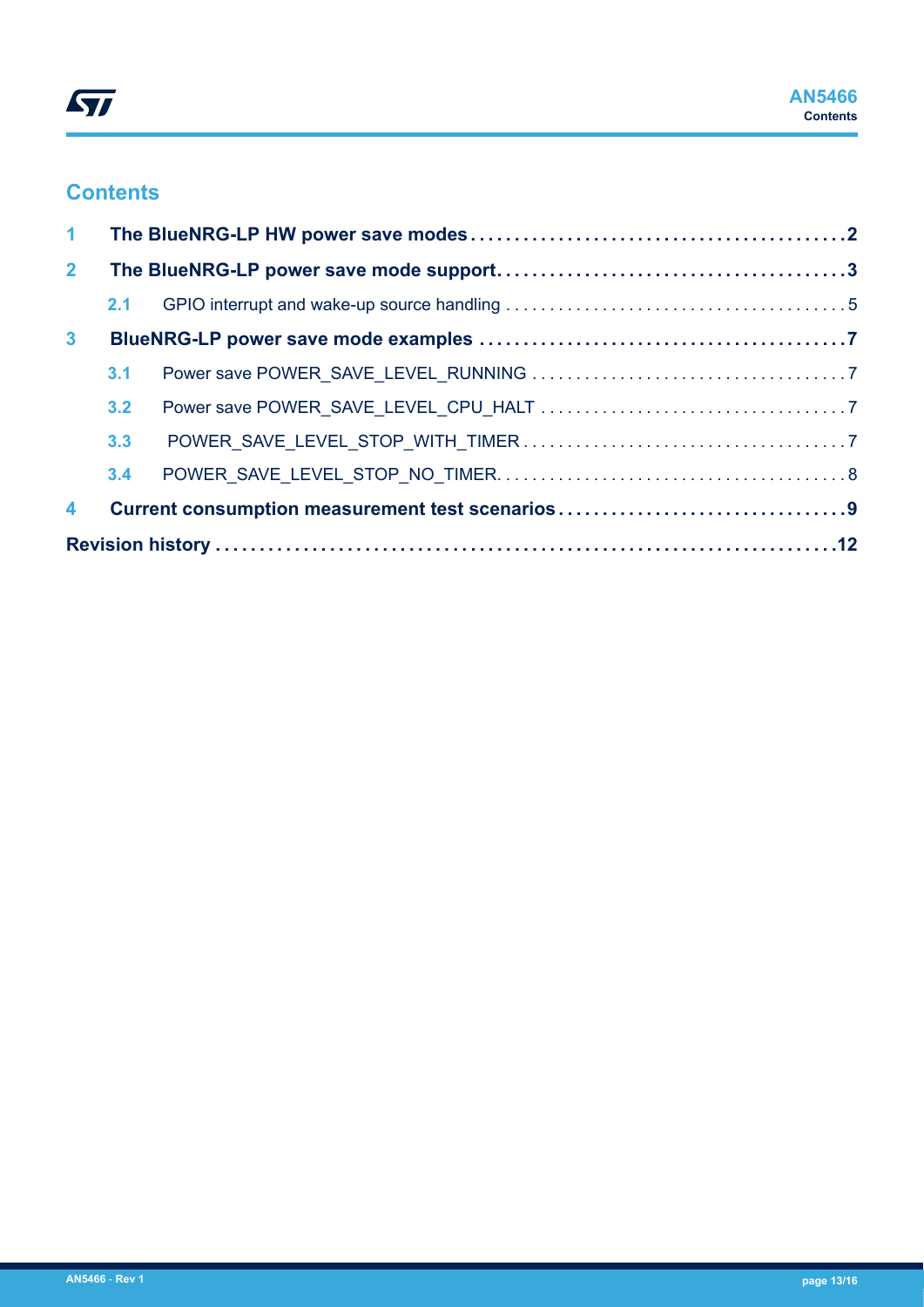## **List of tables**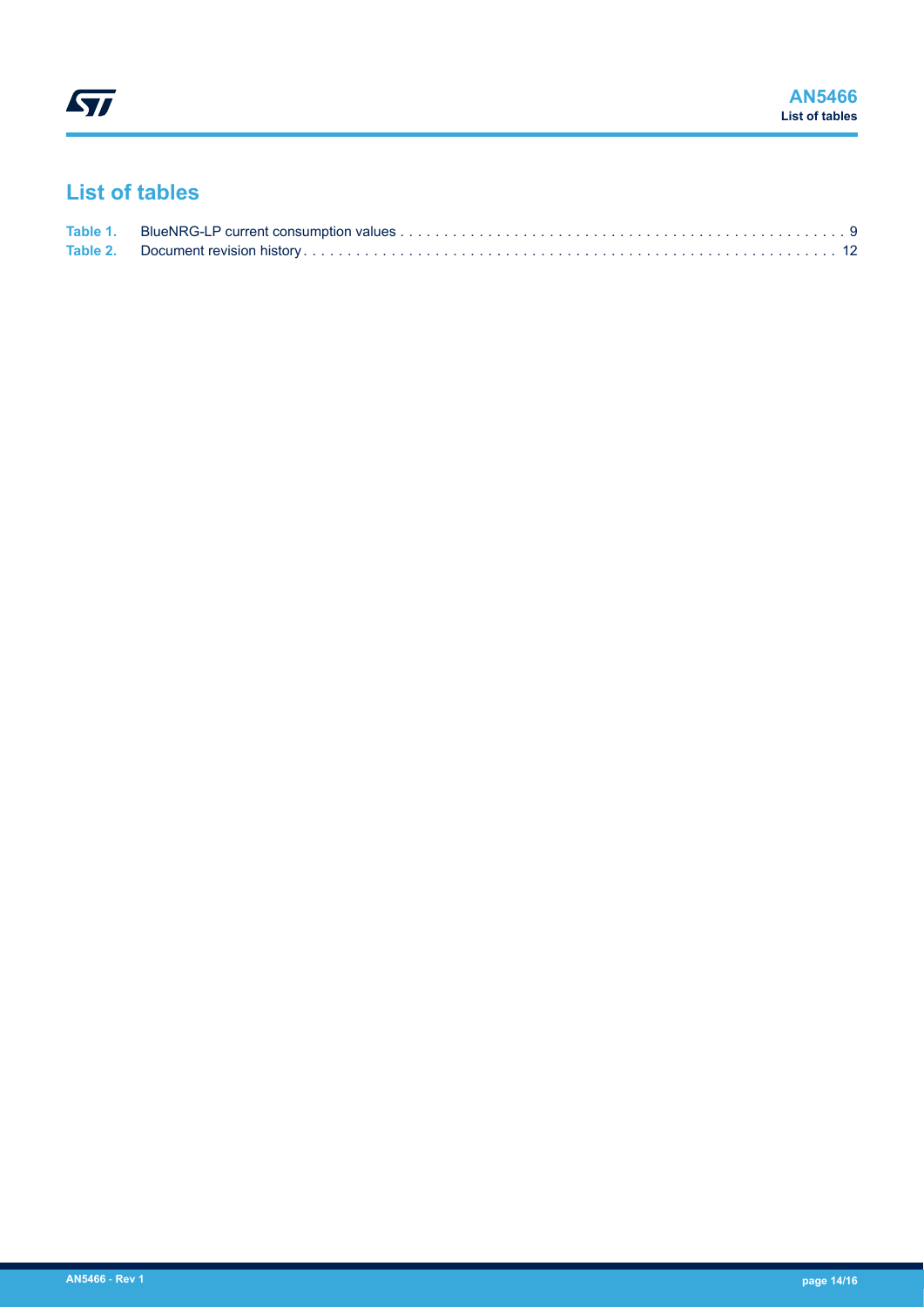# **List of figures**

| Figure 2. |  |
|-----------|--|
| Figure 3. |  |
| Figure 4. |  |
| Figure 5. |  |